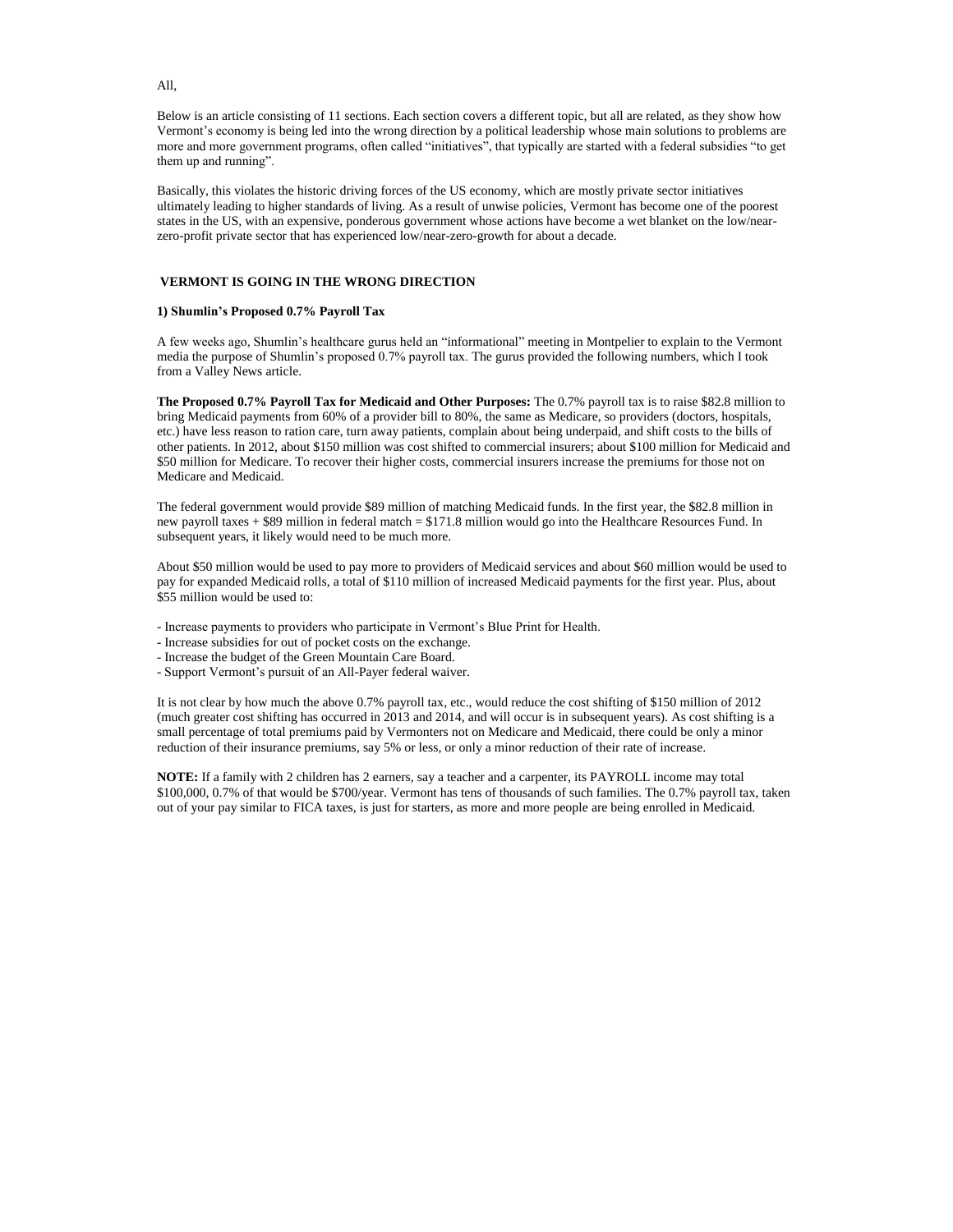**The Informational Meeting was a Grand Deception:** Gruber, a self-discredited consultant hired by Shumlin, made the following statement: "Lack of transparency is a huge political advantage, and basically, call it the stupidity of the American voter or whatever. But basically that was really critical to getting the thing (ACA, a.k.a., Obamacare) to pass."

It appears likely, the "informational" meeting was a Gruberesque attempt at obfuscation and manipulation, because the gurus who conducted the meeting likely knew cost shifting in 2013 and 2014 was much greater than above "\$150 million in 2012", and used the Vermont media to deceive Vermonters. Besides the gurus, Shumlin, Campbell, Smith, et al, likely also were in on the deceptive "informational" meeting BEFORE it occurred. Such an important meeting would not take place in a vacuum.

**Expansion of Medicaid and CHIP Increased Cost Shifting in 2013 and 2014:** The ACA expanded Medicaid eligibility to higher income levels and to children (CHIP). Medicaid (including CHIP) enrolled 184,867 Vermonters by end October 2014, about 57,705 more than the average enrollment of the July – September 2013 period. See URL. http://www.medicaid.gov/Medicaid-CHIP-Program-Information/By-State/vermont.html

Because those on Medicaid and CHIP are rapidly increasing (due to ACA) and on Medicare are steadily increasing (due to aging), cost shifting will go through the roof, which will have an even a greater impact on the insurance premiums of those not on Medicare and Medicaid!!!! The cost shifting was at least 50% greater in 2013 and 2014 than the "\$150 in 2012" paraded before the Vermont media. These greater numbers were known to all insiders, but apparently not to Vermont's media, which dutifully swallowed the "informational deception", hook, line, and sinker. See page 17 of "Fiscal Year 2014, Summary of Vermont Hospital Budgets, Final Budgets", as APPROVED by the Green Mountain Care Board.

http://gmcboard.vermont.gov/sites/gmcboard/files/B14ReviewFindings\_final.pdf

It is now completely clear the 0.7% payroll tax is just a starter rate. It is nowhere near enough to cover cost shifting of 2013, 2014 and beyond, and to cover other costs mentioned in the Gruberesque "informational" meeting. The 0.7% payroll tax in 2015, likely would increase to 1.5% in 2016, and 2.0% in 2017!!

**NOTE:** Instead of a payroll tax, it would be more rational to have increased taxes on tobacco, alcohol and soft drinks, as these harm health and increase medical expenses. However, Campbell, senate majority leader, is against such taxes, as it would harm some businesses in counties bordering New Hampshire!!

# **2) Closing a "Tax Loophole" to Reduce Recurring Budget Deficits**

IN ADDITION to the above 0.7% payroll tax, Shumlin also proposed to eliminate a "tax loophole" by ending the deductibility of state and local taxes from VERMONT taxable income to balance the budget. The closing of the "loophole" would be aimed directly at increasing the income taxes of higher income households.

Currently, your FEDERAL taxable income is the base for calculating state income taxes. If Shumlin's deceptively called "loophole closing" becomes law, this base would be INCREASED due to not deducting your state income taxes, and your local real estate/school taxes, if you itemize, as do about 1/3 of Vermont income tax return filers.

This means the base on which your state income tax is calculated would be be much higher and you would have to pay much more state income taxes. For many households that pay \$6000 as state income taxes, plus \$6000 as local real estate/school taxes, the state income TAX INCREASE would be at least \$1,000, or more!!

"The closed loophole is expected to raise \$15.5 million per year/89,000 itemizers = \$175 per year per itemizer", says Jim Reardon, Commissioner of the Department of Finance and Management". The \$15.5 million would not go very far to close RECURRING budget deficits of about \$100 million.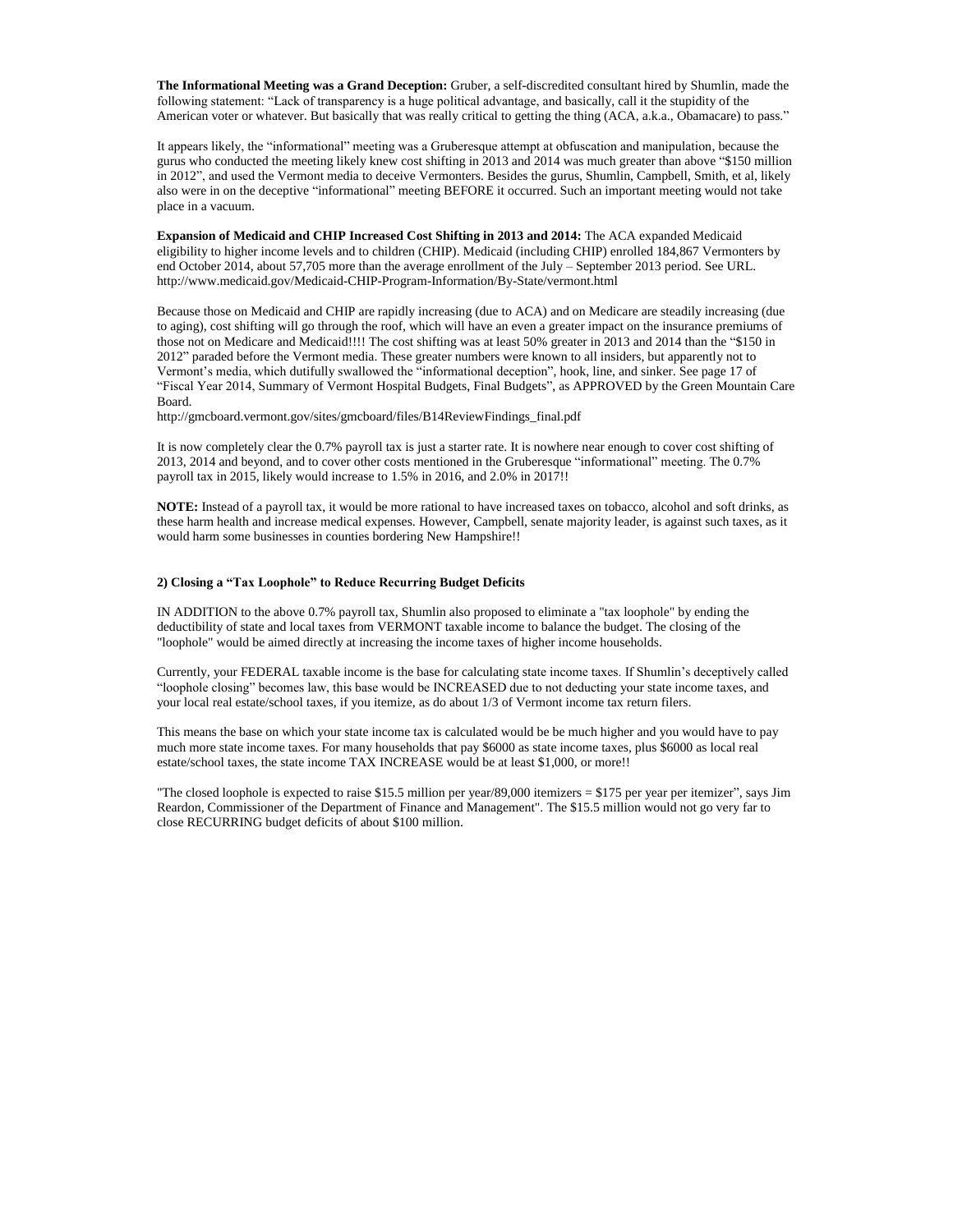Jim Reardon's deceptive "\$175 per year per itemizer" is true, but does not represent the real picture for tens of thousands of filers, including almost all legislators. It appears, the ability to effectively engage in deception is a job qualification, if working for Shumlin.

Has anyone EVER thought about REDUCING spending to UNBURDEN already-struggling households, with DECLINING real incomes, trying to make do in a near-zero-growth Vermont economy?

Has anyone EVER thought about UNBURDENING the low/near-zero profit private sector so it can grow and be profitable again and create well-paying jobs?

Has anyone EVER thought Vermont, with its large, ponderous, expensive government, is on the wrong track?

#### **3) The Netherlands is Number One in Healthcare**

The Netherlands used to have a single-payer, universal healthcare system, but it was junked because it became too unworkable and expensive. I lived there for 18 years.

For the life of me, I do not understand Vermont's misguided fixation of moving to single-payer, as the Netherlands moved AWAY from single-payer, and AS A RESULT became ranked No. 1 in Europe, per various studies.

The Netherlands got single-payer after the Germans invaded in 1940. Germany had had it since 1880. The practical Dutch moved away from it about 10 years ago, because it had become an expensive, unmanageable, bureaucratic nightmare.

The Dutch have established a European model to copy. See Page 3. In the Netherlands, financing agencies and healthcare amateurs, such as politicians and bureaucrats, seem farther removed from operative healthcare decisions than in almost any other European country. See Page 5.

People have monthly amounts taken out of their paycheck, which are forwarded to insurance companies, or they can choose to send monthly checks, the way you make a car, mortgage, or rent payment. <http://www.healthpowerhouse.com/files/Report-EHCI-2012.pdf>

In the Netherlands, everyone HAS to buy one of several government-approved health insurance plans. PRIVATE insurance companies COMPETE to offer government-approved health plans. Employers have no involvement in and do not contribute to these plans.

The government designs the plans with provider input, monitors compliance to standard outcomes, with bonuses for exceeding standards, and penalties, including loss of contract, for underperforming standards.

For a basic plan the cost is about 720 euro per person, with a 365-euro deductible, and small co-payments.

Costs are controlled: MRI 250 euro; Basic lab test 10 euro. Lab tests are performed by computers tied to chemical analyzers, as they are in the US, except the US providers charge through the nose.

A study was performed of seven healthcare systems. The ranking was as follows:

- 1 Netherlands
- 2 UK
- 3 Australia
- 4 Germany,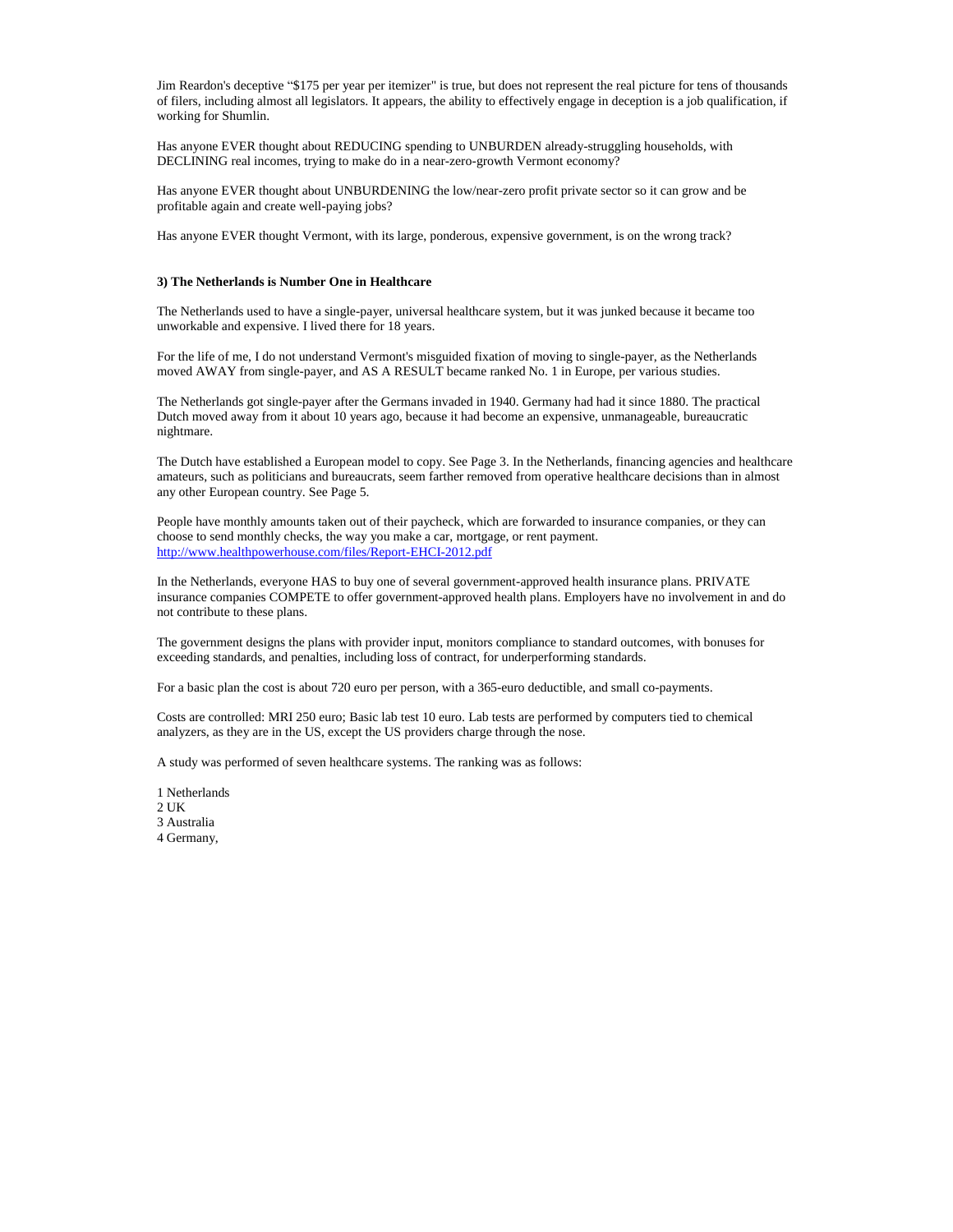5 New Zealand 6 Canada 7 US

The reports of two studies, performed by experts, rank the Netherlands as No. 1, a REAL leader. Vermont would do well to learn from the Netherlands. It likely would not be a good approach to emulate Canada's "universal" healthcare system, as some uninformed people have proposed, because they saw the word "universal".

<http://www.bbc.co.uk/news/10375877> [http://en.wikipedia.org/wiki/Healthcare\\_in\\_the\\_Netherlands](http://en.wikipedia.org/wiki/Healthcare_in_the_Netherlands)

# **4) Shumlin's Fantasy Goal of 90% of ALL Vermont Energy from RE by 2050**

Vermont's Comprehensive energy Plan, CEP, has fantasy goal of 90% of ALL energy from RE by 2050. It would require:

By the end of 2013, Vermont had achieved 4.86% x 5,600 GWh = 272 GWh of NEW, IN-STATE, RE projects by investing about \$538 million over 3.5 years, or  $538/3.5 = $154$  million/yr.

- About 90% of all cars, SUVs, minivans and 1/4-ton pick-ups to be all electric or hybrids using electricity and 100% biofuels. No more 90% gasoline/10% ethanol mix, or diesel, etc., at the pump. That implies the US will be producing about 10 million/yr of such vehicles by 2050.

Vermont would have only  $16,800 \text{ x } 90\% - 272 = 14,848 \text{ GWh}$  to go, at a capital cost of about  $14848/272 \text{ x } 538 = $29.4$ billion, or \$816 million per year for 36 years, to achieve the CEP fantasy goal of 90% of ALL energy from RE by 2050, if the RE were from NEW, Vermont-generated wind on ridgelines and solar on meadows. Vermont's environment would be grossly spoiled forever.

- Major EE upgrades of almost all residential and other buildings to enable heating and cooling with electric heat pumps and bio-fuels, such as wood, wood pellets, etc. No more fuel oil, propane, gas, coal, etc., for building heating and cooling.

- Vermont's annual ELECTRICAL consumption to increase by about a factor of 3, from about 5,600 GWh to 16,800 GWh, about 90% of it from RE. Additional EE efforts may reduce the 16,800 GWh by a percentage.

If a large quantity of the RE would be bought from out-of-state, such as hydro energy from Hydro-Quebec, the \$816 million/yr would be significantly less, PLUS the cost of buying that hydro energy would be significantly less, per Dostes of GMP.

**NOTE:** There are other Vermont-generated RE sources, such as biomass, but they are expected to be minor.

## **5) Expensive, Underperforming SPEED Program is a Burden on the Vermont Economy**

Here is how the SPEED program, 2.2 MW or less, has performed these past 4.5 years.

Vermont has been replacing the near-CO2-free, low-cost (4 - 5c/kWh) energy of Vermont Yankee with expensive, variable, grid-disturbing SPEED energy. By any definition the SPEED program has been, and still is, an economic headwind.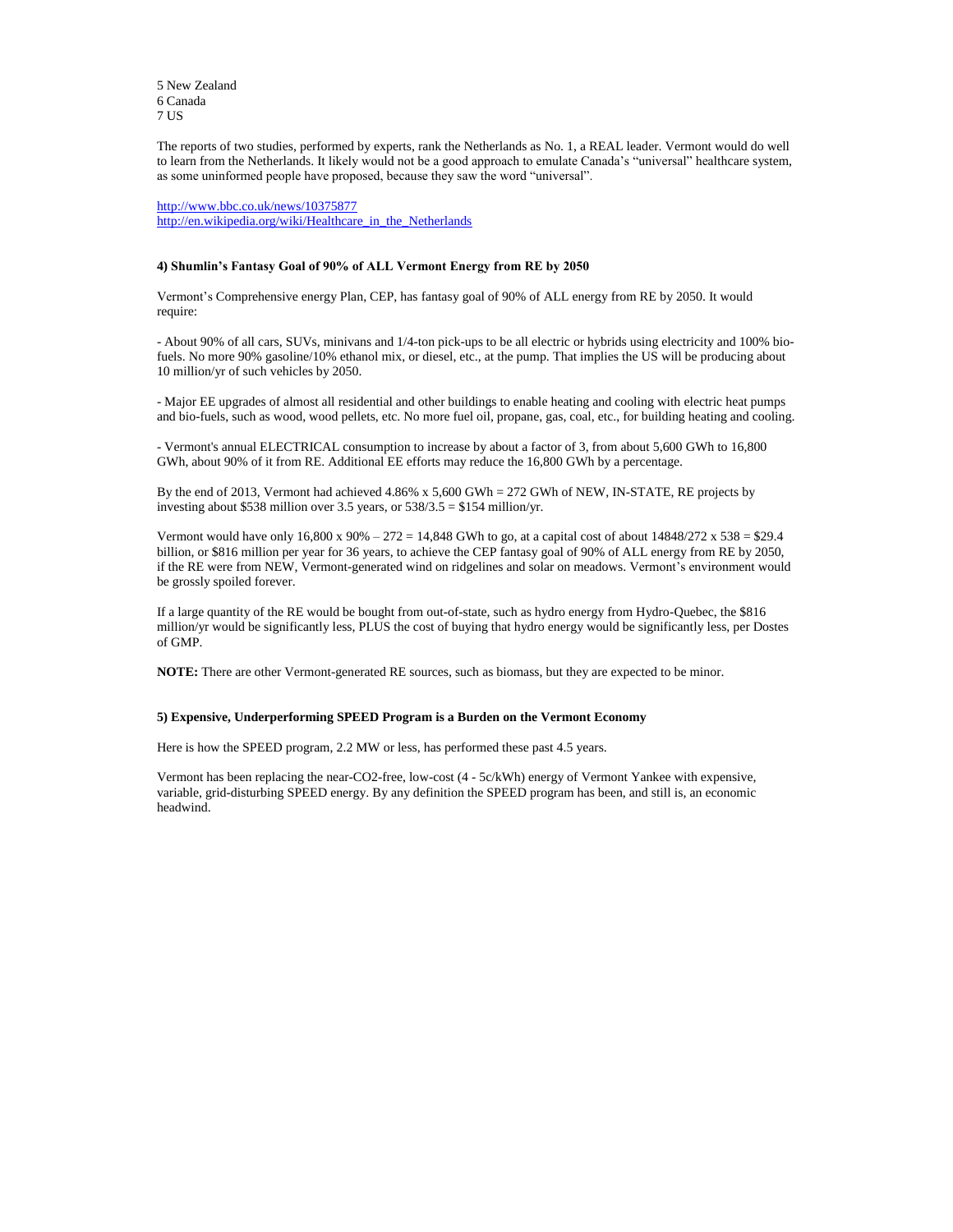SPEED energy is getting more and more expensive. See below table. But Vermont wants to be an RE leader, just like Germany. However, Germany is a very rich, industrial powerhouse and Vermont is mostly very poor.

Increased energy efficiency would be a much wiser choice for Vermont, as it would actually REDUCE the energy bills of already-struggling households and low/near-zero-profit businesses. Unfortunately, Vermont's political leadership, lubricated by campaign contributions to perform "constituent service", is in RE subsidy-chasing mode.

Here are the production results for the heavily subsidized SPEED Program, 2.2 MW or less. Note the RISING cost trend. It is mindless idiocy to be for SPEED, as it ultimately render uncompetitive Vermont's private sector. Vermont's government sector will protect itself by means of higher taxes.

|  | YearProductionPaid to Owners\$/kWh% VT Use |  |                                                                          |
|--|--------------------------------------------|--|--------------------------------------------------------------------------|
|  |                                            |  |                                                                          |
|  | 20105,980,779829,832.880.13870.11          |  |                                                                          |
|  | 201120,172,9733,329,269.050.16500.36       |  |                                                                          |
|  | 201229,666,5925,093,237.710.17170.53       |  |                                                                          |
|  | 201344,820,5168,692,440.700.19390.81       |  |                                                                          |
|  |                                            |  | 201462,865,07513,190,927.860.20981.13; after 4.5 years of RE build-outs! |

http://vermontspeed.com/speed-monthly-production/ http://vermontspeed.squarespace.com/project-status/

Excess payments during the past 5 years, based on New England average wholesale prices of about \$0.054/kWh

...........Excess Payments.......Cent/kWh increase of electric bills 2010..........\$506,871.............0.01 2011.......\$2,239,929.............0.04 2012.......\$3,491,242.............0.06 2013.......\$6,272,133.............0.11 2014.......\$9,796,214.............0.18; rapidly increasing, as is the budget of Efficiency Vermont! <http://theenergycollective.com/willem-post/332911/high-renewable-energy-costs-damage-vermonts-economy>

The above "Paid to Owners" column shows the amount paid mostly to the risk-free tax shelters of in-state and out-ofstate multi-millionaires, who own the larger PV solar systems. In the future, these "Paid-to-Owner" amounts be INCREASING by at least \$5 million per year, as the table shows, courtesy of the PSB, et al. Those owners get compensated at an average of about 27 c/kWh for existing solar projects. This is coddling the seriously rich, at everyone else's expense, using the lame excuse of "fighting global warning"!

The "Excess Payments" were rolled into the electric rates of already-struggling households and no/near-zero profit businesses. These payments would have increased to about \$62.5 million by 2017 had VT's unrealistic SPEED goals been achieved. The main reason for the rapid increase is due to the PV solar feed-in tariff of an excessively high 25.7 c/kWh. The tariff is set by the PSB, based on a dubious rationale called "avoided cost-based prices", but the On-Peak wholesale price, at which utilities buy some of their energy, hardly ever exceeds 8 c/kWh!

The politically well-connected, multi-millionaires, with lucrative, no-risk, tax shelters, are benefitting the most from tax credits, fast write-offs, production tax credits and overly generous feed-in tariffs, to build solar plants (destroying meadows) and under-performing wind plants (destroying ridge lines) that produce variable, intermittent, grid-disturbing energy at 3-5 times New England wholesale prices; a sure way to further DECREASE the competitiveness of an already near-stagnant Vermont economy. Vermont's government is coddling those wealthy multi-millionaires with RE programs that excessively waste scarce taxpayer money and would do practically nothing to reduce global warming.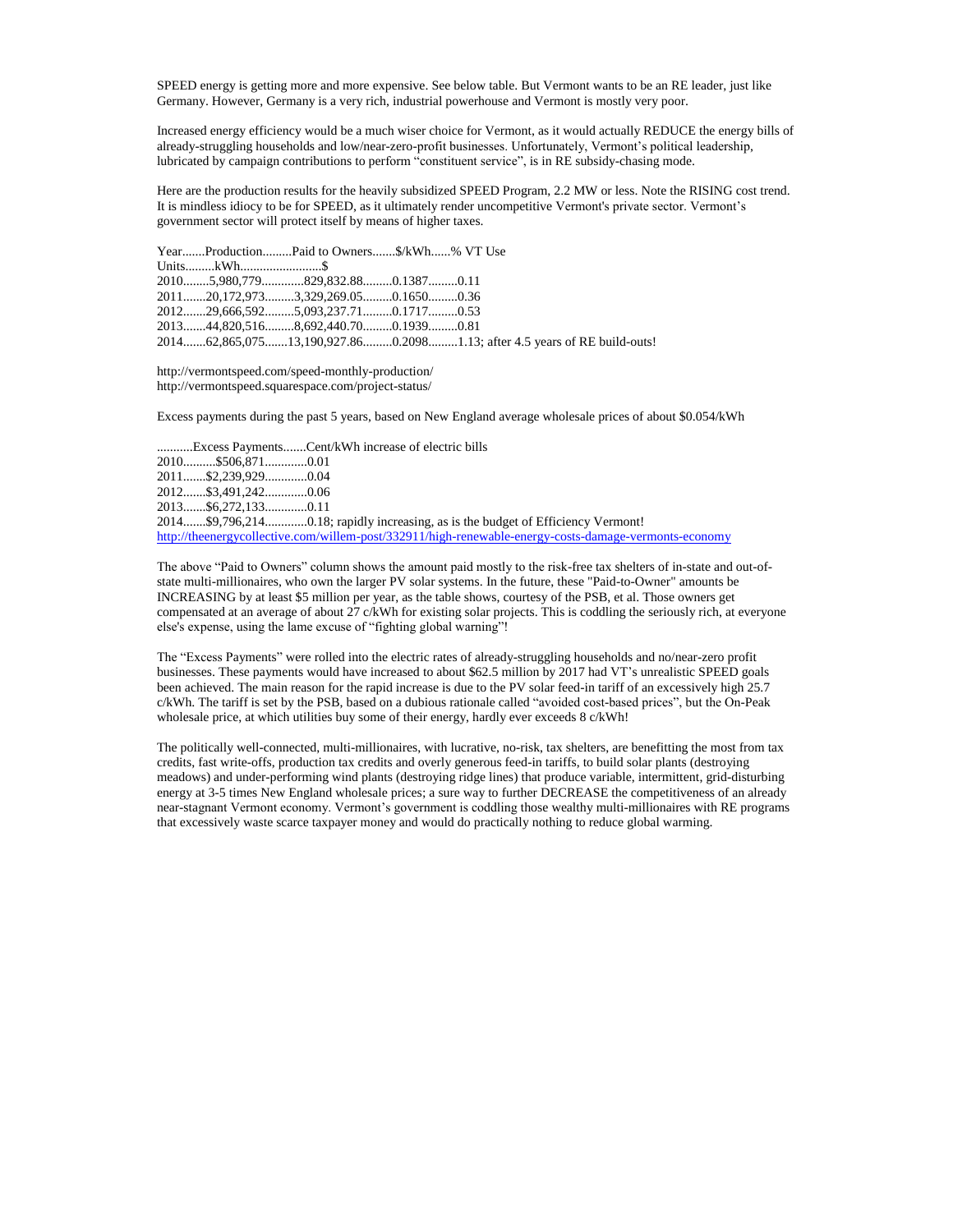### **6) Out With the SPEED Program, in with an RPS, per House Bill H-40**

Because the dysfunctional, expensive, underperforming SPEED program has grossly fallen short of RE production targets, the 5-yr program will be scrapped, and replaced with House bill H-40 that establishes a Renewable Energy Standard and Energy Transformation program, RESET. All states with a Renewable Portfolio Standard call it RPS, but Vermont calls it Renewable Energy Standard, RES!

**NOTE**: 29 states + Washington DC + 2 territories have an RPS. Several of the states that have an RPS have watered it down, some are thinking of cancelling it. Just Google. The TREND appears to be away from having RPS laws.

With an RES, utilities would be forced to buy increasing percentages of their energy as in-state, or out-of-state, renewable energy, which typically costs 2 - 5 times New England wholesale prices. See Section 7. The cost of increasing quantities of such expensive energy rolled into household and business electric rates would render Vermont's low/nearzero-growth economy even less competitive. See Sections 8 and 9.

Smith added to the 11-member Committee 7 new members with almost no experience in energy systems; "I have very little experience in energy systems" the above member told me. Is Smith "packing" the committee? You bet! Klein, plus the 3 holdovers plus 2 more votes can send any H-40 bill to the Legislature for a mostly rubberstamp vote. Klein, former lobbyist, will deliver a bill for a House vote, just as was done with the bill that set up the SPEED program!!

A NEW carbon tax would need to be imposed, with much of that revenue going into the political Clean Energy Development Fund, CEDF, that would pay subsidies mostly to politically, well-connected RE businesses, that are mostly owned by multi-millionaires. As federal subsidies for RE projects will go from 30% at present to 10% at end 2016, Vermont's households and businesses would have to fork over increasingly larger amounts of money in future years to make up that "shortfall" to make heavily subsidized RE projects viable.

According to some legislators on Klein's House Natural Resources and Energy Committee, House Bill H-40 was largely written by DPS; "it is their bill", one member told me. Klein is holding pro-forma hearings, but practicing selective listening, as usual. He knows what is best, does not need to (but has to) listen to all these people. His marching orders come from the higher-ups.

### **7) Wind, Solar and Hydro Energy**

**Wind and Solar energy:** People should know by now, in New England, wind energy is zero, or near zero, about 30% of the hours of the year, and solar energy is zero, or near zero, about 65% of the hours of the year. Often both are near zero. That means ALL other generators need to be kept in good running order, staffed and fueled to provide almost ALL energy during these hours, and lesser quantities of energy during other hours!! Two energy systems to do one job!

**NOTE:** Economically viable energy storage systems, other than hydro, have not yet been invented, and would take many billions of dollars and decades to deploy AFTER they are invented.

It is well known by DPS, PSB, GMP, VEC and Klein's Committee, et al., the NEK would need at least \$300 million of grid upgrades before significant variable, intermittent, grid disturbing, wind energy could be added. Just adding the cancelled, Seneca system would have cost \$86 million in grid upgrades. GMP had to spend a total of about \$20 million to connect the underperforming Lowell system to the grid.

**Hydro Energy From Hydro-Quebec:** If GMP, et al., were really interested in reducing the electric bills of alreadystruggling Vermont households and of low/near-zero profit Vermont businesses, they should get 75% of their total energy as steady, not variable, not intermittent, hydro energy at 5 - 7 c/kWh (per Dostes of GMP) from Hydro-Quebec, instead of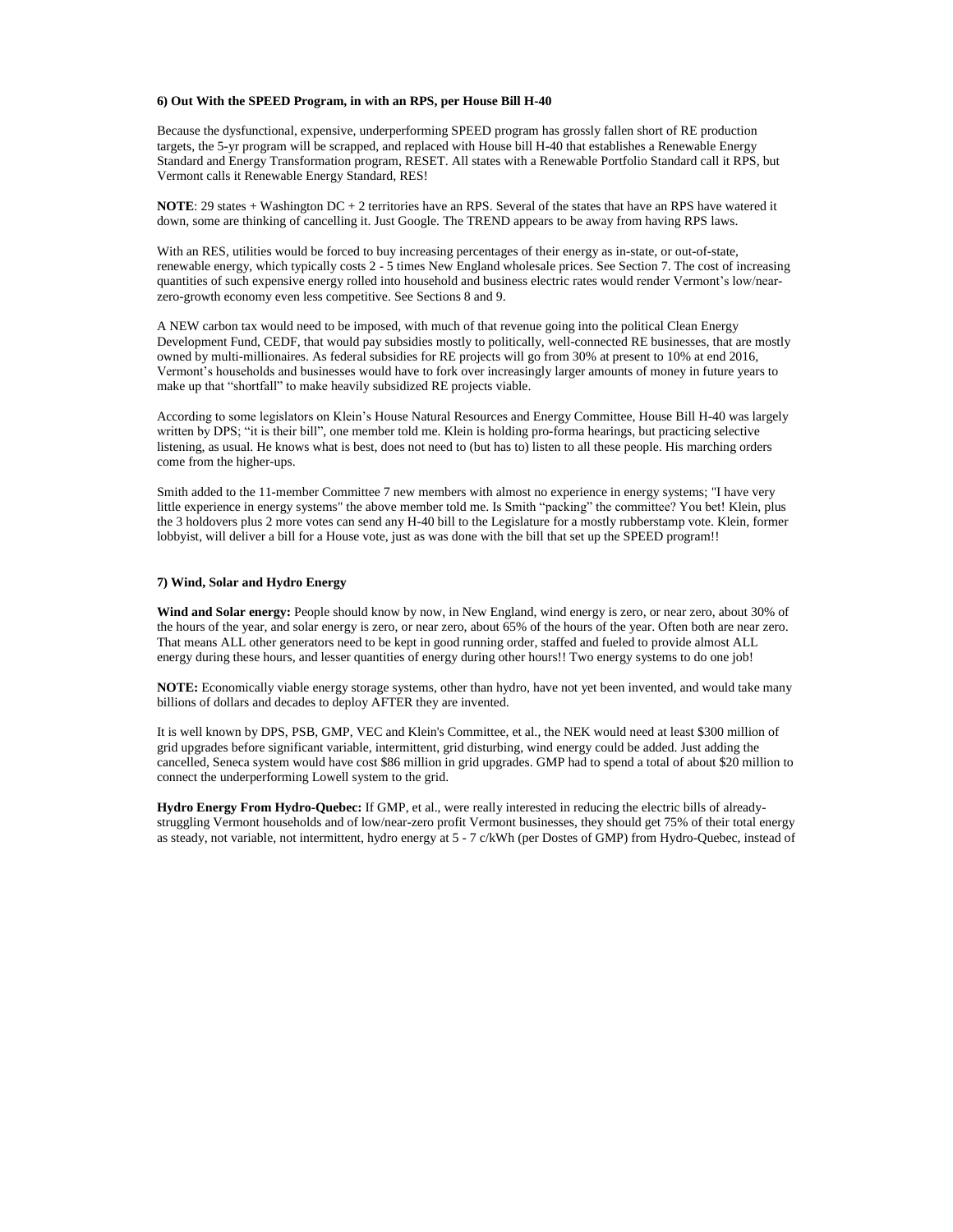getting unsteady, variable, intermittent, grid-disturbing, wind energy at 10 – 15 c/kWh from ridgelines, and unsteady, variable, intermittent solar energy at  $15 - 27$  c/kWh from roofs and meadows.

The additional HQ hydro energy would require building additional HVDC lines, capacity about 600 MW, within Vermont. HQ would build connecting HVDC lines within Canada. The line could be operated near capacity, if Vermont took the energy it needed, with the rest fed into the New York State power system.

**NOTE:** New England wholesale prices, at which utilities buy some of their energy, have averaged about 5 c/kWh for the past 5 years.

It would be much less destructive to the Vermont environment to buy as much hydro energy as possible from H-Q. The H-Q environmental damage took place over 20 years ago, whereas any wind and solar energy, in-state or out-of-state, would entail ADDITIONAL damage.

#### **8) Energy- Efficient Buildings**

During hearings on H-40, not a word was said about having zero-energy buildings or energy-surplus buildings. About 95% of Vermont buildings are energy-hog buildings. Adding air source or ground source heat pumps to energy-hog buildings is like putting the horse behind the cart. First one should build the energy-efficient buildings, then it makes sense to add the heat pumps. Energy-efficient buildings, such as Passivhaus buildings, hardly need any heating system, even in Vermont.

As all technologies are fully developed and proven, more energy could be locally generated and locally consumed in energy-efficient buildings, all "under one roof". See below URLs. There would be massive resistance from special interests to go into that direction, as they have grown big by exploiting the fossil fuel-addicted society for at least the past 100 years.

The energy efficiency of buildings did not become an issue until after the 4-fold increase of crude oil prices in 1973. The owners of mostly energy-hog buildings, seeing major increases in their heating and cooling costs, consulted with engineers to make energy surveys of buildings, which, after implementation of the recommendations, usually resulted in at least 50% decreases of energy consumption.

Such efficiency improvements regarding houses did not take place until much later, and then only on a case by case basis, because politicians were, and still are, very slow to upgrade building codes. For them, it is so much easier to cater to special interests, to be for heavily subsidized, highly visible, renewable energy, than for lightly subsidized, invisible, energy efficiency.

Embedded CO2 emissions would be spread out over many years, as is the case at present. Building structure EE measures would be spread out over at least 100 years. Because CO2 emissions are one of the factors affecting global warming and climate change, it would be desirable to have buildings be near the goal of "net-zero-energy and near-zero CO2 emissions".

Here are some examples of annual energy use for heating, cooling and electricity of energy-hog, government buildings. Not much can be done with such buildings other than taking them down to the steel structure and start over.

NY State Office Building Campus/SUNY-Albany Campus; average 186,000 Btu/sq ft/yr. Source: a study I did in the 80s. Vermont State Government buildings; average 107,000 Btu/sq ft/yr. http://www.publicassets.org/PAI-IB0806.pdf

<http://theenergycollective.com/willem-post/46652/reducing-energy-use-houses>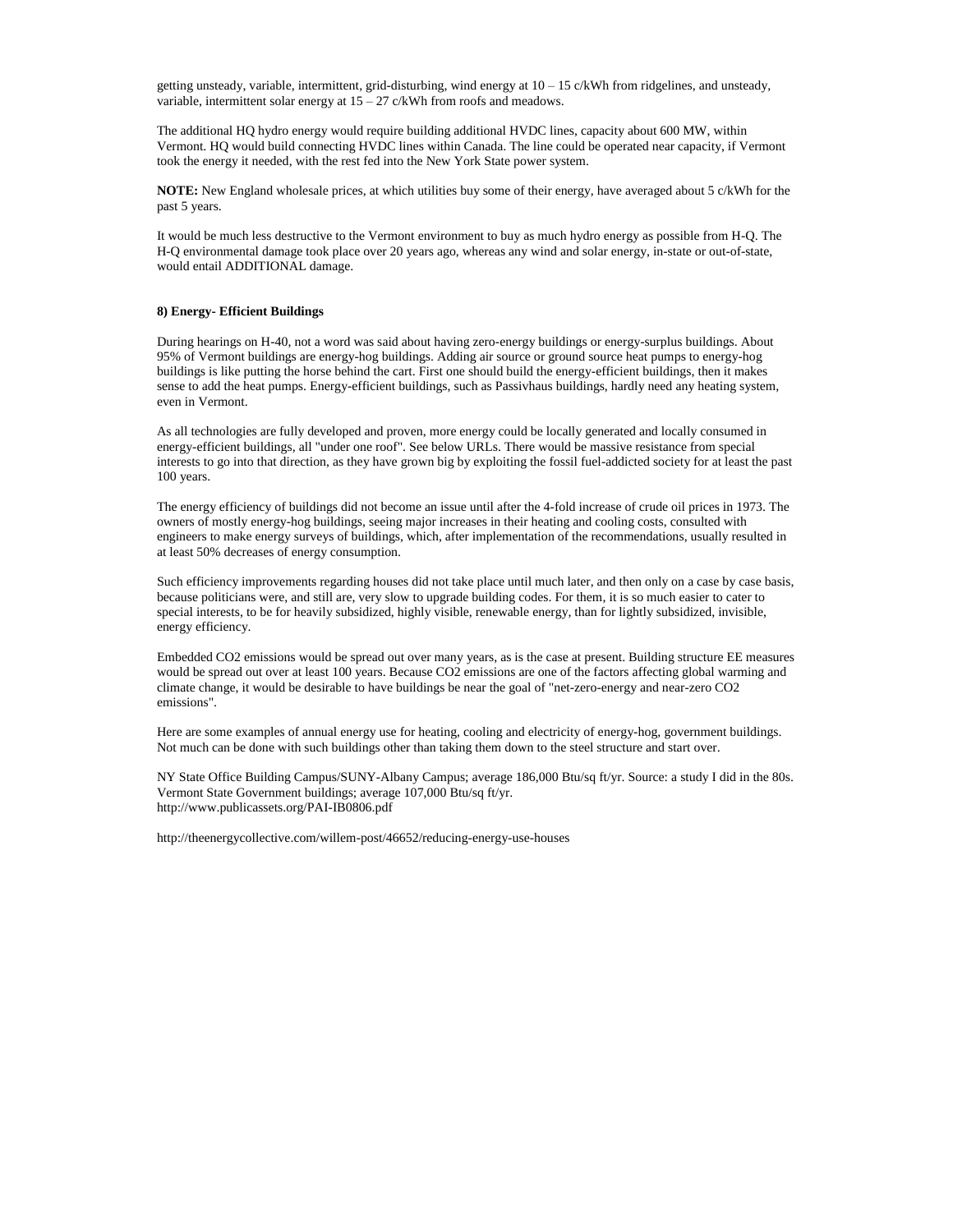http://theenergycollective.com/willem-post/71771/energy-efficiency-first-renewables-later http://theenergycollective.com/willem-post/2146376/renewable-energy-less-effective-energy-efficiency http://theenergycollective.com/willem-post/2162036/comparison-grid-connected-and-grid-houses

### **9) Vermont, a Poor State with an Economy in Near-Zero Growth Mode**

Vermont's economy has been stuck in low/near-zero growth mode since about 2000, largely because of the wet blanket of unwise, excessive government spending suffocating the shrinking, low/near-zero-profit private sector. In Vermont, the sum of local and state tax burdens, plus government fees, plus quasi-government surcharges (such as for Efficiency Vermont, which was given an 8% budget increase for 2014) has been increasing as a percent of total household incomes, while the real household incomes of 60% of lower income households have been decreasing in a near-zero growth economy for the past 14 years. That is called hollowing-out the middle class.

**Vermont 8th Poorest State:** Vermont is the 8th poorest state, based on dividing REAL (inflation-adjusted, 2013\$) median household incomes by the COL index. <http://www.census.gov/content/dam/Census/library/publications/2014/demo/p60-249.pdf>

**NOTE:** Chittenden County has many people, and its economic statistics rank well above all other Vermont counties. If Chittenden County were removed from the Vermont averages, the rest of Vermont would have averages just slightly above Mississippi, i.e., near the BOTTOM of US averages. Vermont is a very poor state with a very expensive government? You bet.

**Vermont 6th Most-Socialized State:** Vermont's economic growth is stagnating, partially because it is the 6th "mostsocialized" state in the US, based on government footprint. Governments do things ponderously and expensively. Some states, more socialized than Vermont, have large FEDERAL government installations, which Vermont does not have. Vermont would rank even higher on the "most-socialized" scale, if that aspect were removed. [http://www.thestreet.com/story/12964955/1/the-10-most-socialist-states-in-](http://www.thestreet.com/story/12964955/1/the-10-most-socialist-states-in-america.html?puc=outbrain&utm_source=Outbrain&utm_medium=cpc&utm_campaign=tstoutbrain&cm_ven=outbrain)

[america.html?puc=outbrain&utm\\_source=Outbrain&utm\\_medium=cpc&utm\\_campaign=tstoutbrain&cm\\_ven=outbrain](http://www.thestreet.com/story/12964955/1/the-10-most-socialist-states-in-america.html?puc=outbrain&utm_source=Outbrain&utm_medium=cpc&utm_campaign=tstoutbrain&cm_ven=outbrain)

#### **10) Cost of Living Index, Household and Family Incomes**

Vermont has a tax, mandated fees, etc., burden that is much higher than the US average, and Vermont has a LOWER real household and family income than the NE average. A household has one or more people; a family has two or more people.

- The COL index covers the total income of the households in the top 20% of households, by income.
- The top 20% of households, by income, take in about 55% of ALL US household income.
- Thus the COL index covers a lot of US household spending and is highly representative, certainly for these households.
- The effect of any taxes (federal, state and local) is NOT taken into account in the COL index.

- If a state is in the upper quarter of per capita tax burden, such as Vermont, then the exclusion of taxes from the COL is significant.

- Vermont's COL index is about 120, the US = 100. Vermont's nominal median household and family incomes would need to be significantly higher to equal US incomes.

Real (inflation-adjusted, 2013\$) median HOUSEHOLD incomes:

| 2013\$52,250\$52,578\$43,815 |  |
|------------------------------|--|
| 2012\$52,117\$53,746\$44,788 |  |
| 2005\$55,178\$54,514\$45,428 |  |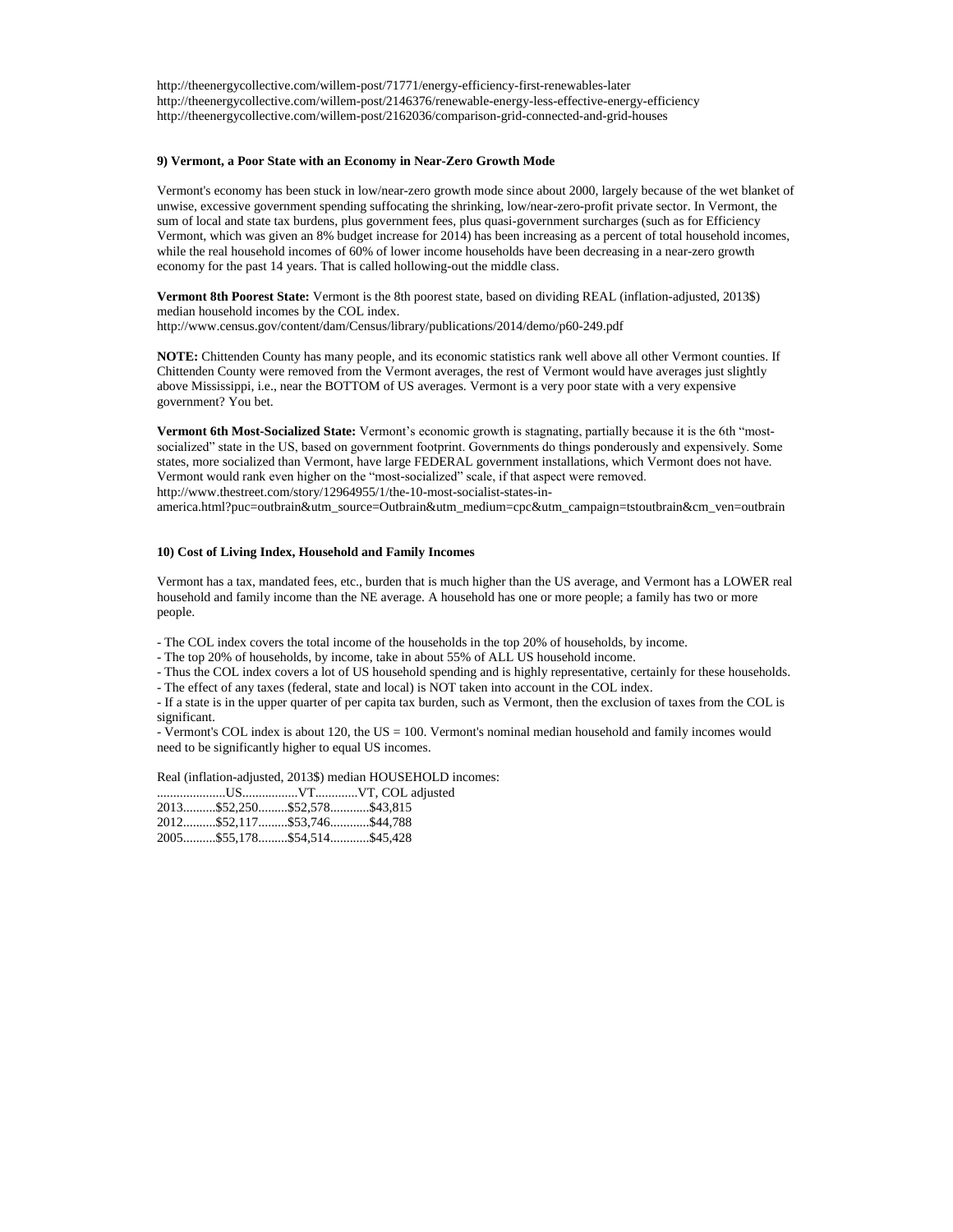Real (inflation-adjusted, 2013\$) median FAMILY incomes: .....................US.................VT.............VT, COL adjusted 2013.........\$64,030..........\$68,382...........\$56,985 2012.........\$63,435..........\$67,006...........\$55,838 2005.........\$66,621..........\$68,217...........\$56,848 <http://www.deptofnumbers.com/income/us/#household>

Real (inflation-adjusted, 2013\$) US household income DECLINES. Vermont household income declines are similar. Quintile.......Peak Year.........Peak Income.........2013 Income........Decline 1st ................2006....................\$194,296...............\$185,206...........- 4.7% 2nd...............2007.....................\$88,880.................\$83,519........... - 6.0% 3rd................2000.....................\$57,129.................\$52,322........... - 8.4% 4th................2000.....................\$34,306.................\$30,509......... - 11.1% 5th................1999.....................\$13,861.................\$11,651......... - 15.9% <http://www.advisorperspectives.com/dshort/updates/Household-Income-Distribution.php>

#### **11) All-Payer Waiver to Put Medicare and Medicaid Under State Control**

Now that Single-Payer has been put on the back burner, because it would adversely affect the already-fragile, near-zerogrowth Vermont economy, setting up an ALL-PAYER healthcare system has become the fallback alternative.

**Maryland's All-Payer:** Maryland, population 5.929 million in 2013, has had such a system since 1977. Its hospitals received about \$1 billion in 2013 in EXTRA Medicare/Medicaid funds, which were used to reduce cost shifting, the alleged under-compensation of providers by Medicare and Medicaid, which providers recoup by charging more to OTHER insured people, which causes their healthcare premiums to be higher than they would be without the cost shifting.

Maryland obtained a federal waiver and got the EXTRA funds written into federal law, which allows Maryland to administer its own Medicare and Medicaid programs using federal funds, instead of the federal government doing the administering.

It took Maryland many years to get providers to adjust their operations, and for the state to monitor their operations to make Maryland's multi-billion dollar, All-Payer program functional. Maryland was lucky to get about \$1 billion in EXTRA Medicare/Medicaid funds to make its All-Payer scheme a "success", i.e., reduce cost shifting. Vermont would not be so lucky with Republicans controlling the Congress.

**Vermont's Proposed All-Payer:** Under All-Payer, Vermont's in-state network, Green Mountain Care, GMC, would pay in-state and out-of-state providers. GMC would contract with out-of-state providers, as necessary, to meet the needs of Vermonters.

About a third of all Vermont residents on Medicaid and Medicare have care at Dartmouth-Hitchcock Medical Center, DHMC, in New Hampshire. Under All-Payer, would any services obtainable from Vermont providers no longer be allowed from DHMC, except by permission slip from GMC? The services of the Vermont providers would need to show significant savings compared to DHMC.

It would be presumptuous for state bureaucrats and GMC bureaucrats to claim they could produce significant savings by managing \$2.75 billion of Medicare and Medicare funds more efficiently than the federal government, which has been doing it for at least 40 years!! They could not even manage to set up a website!! It appears the only reason for the existence of All-Payer would be to create the state infrastructure to more easily implement Single-Payer in the future.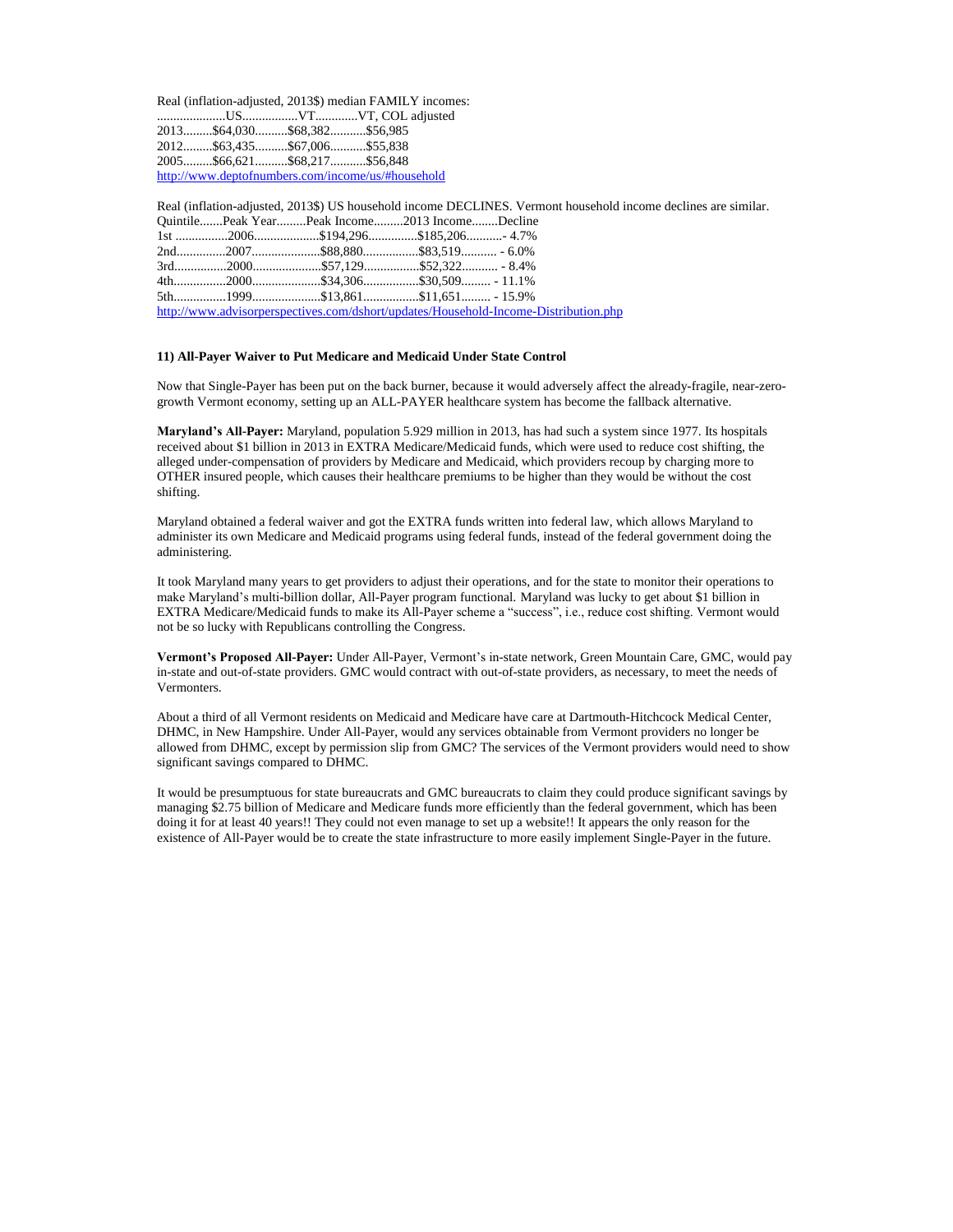**Vermont's Extra Medicare/Medicaid Funds under All-Payer:** If Vermont obtained the federal waivers and got the EXTRA funds written into federal law, similar to Maryland, then Vermont, population 0.625 million, would get about \$1 billion x 0.625/5.929 = \$118 million/yr of EXTRA Medicare/Medicaid funds. That is not a lot of money!! A significant part of that \$118 million would be spent for the hundred (hundreds?) or so ADDITIONAL state employees and quasistate, GMC employees, all with state-level, platinum plus benefits, to get all providers to adjust their operations, and to monitor their operations to make Vermont's multi-billion dollar, All-Payer program functional.

It would be very difficult for Vermont (already having recurring budget deficits) to follow Maryland, without the EXTRA Medicare/Medicaid funds. A handful of other states, including New York and New Jersey, tried to implement similar systems in the late 1970s and early 1980s. But unlike Maryland, they did not get the EXTRA funds written into federal law and gave up on the program. "Maryland made a very strategic, savvy move," said McDonough, the Harvard professor. "Had they not locked in those higher reimbursements, there wouldn't be value in the program."

**All-Payer, a Backdoor to Single-Payer:** Under Single-Payer, there would be no change regarding Medicare; it would continued to be administered by the federal government. At least one third of all Medicare patients have care from DHMC. Under All-Payer, Medicare PLUS Medicaid would be administered by GMC.

Assuming Vermont gets the federal waiver and the EXTRA Medicaid/Medicare funds written into federal law, the All-Payer scheme would be politically easier to implement, because elderly people on Medicare and those on Medicaid are not well organized and more easily manipulated by politicians and bureaucrats, unlike various business organizations (not stupid), which strongly opposed Shumlin's Single-Payer.

The All-Payer waiver would not be trivial, as it would give Vermont almost complete control over Medicare funds for about 140,000 people and Medicaid funds for about 141,000 people in 2017, totaling \$ 2,659.2 in 2013, about \$3.0 billion in 2017, about 50% of Vermont's healthcare spending. See page 12. It would amount to a major back-door move to ultimately implement Single-Payer. Various business organizations would be wise to oppose it now, before the Legislature enacts All-Payer into law.

<http://hcr.vermont.gov/sites/hcr/files/2014/GMCReport2014/GMC%20FINAL%20REPORT%20123014.pdf>

**Impact on Elderly, Sick People on Medicare:** Currently, people on Medicare have the right to select their primary care physician. Also, they have the right to bypass that physician and go directly to a specialist of their choice. Under All-Payer, it is not clear, if people could still go to a doctor of their choice, or a specialist of their choice (which Medicare allows), without a permission slip of a primary care physician, who might be constrained by state rules and regulations under the All-Payer scheme.

Under All-Payer, people on Medicare and Medicaid living in the Upper Valley would likely not be able to go to the nearby DHMC (about a 0.6 hr round-trip), without a GMC permission slip. Those ELDERLY, SICK people would have to go to the Rutland Regional Medical Center (about a 2.5 hr round-trip, longer with bad weather), or another, equivalent Vermont medical center, which would have a GMC contract to provide services at certain prices.

**NOTE:** With All-Payer, I might have been dead a long time ago. About 8 years ago, I was "treated" for a heart condition by a local primary care physician without much success, and, finally, on my own, as allowed by Medicare WITHOUT permission slip, I went to a cardiologist at the DHMC, who saw me the same day, immediately had tests performed, which revealed two 90% blockages, immediately requiring 2 stents. After the stents were in place, he said: "You were on the edge of having a massive heart attack". With proper drugs, I have been well ever since, and plan to live many more years.

<http://kaiserhealthnews.org/news/stateline-medicaid-enrollment-increases-by-state/> <http://vtdigger.org/2014/04/03/lawmakers-briefed-marylands-payer-health-care-system/>